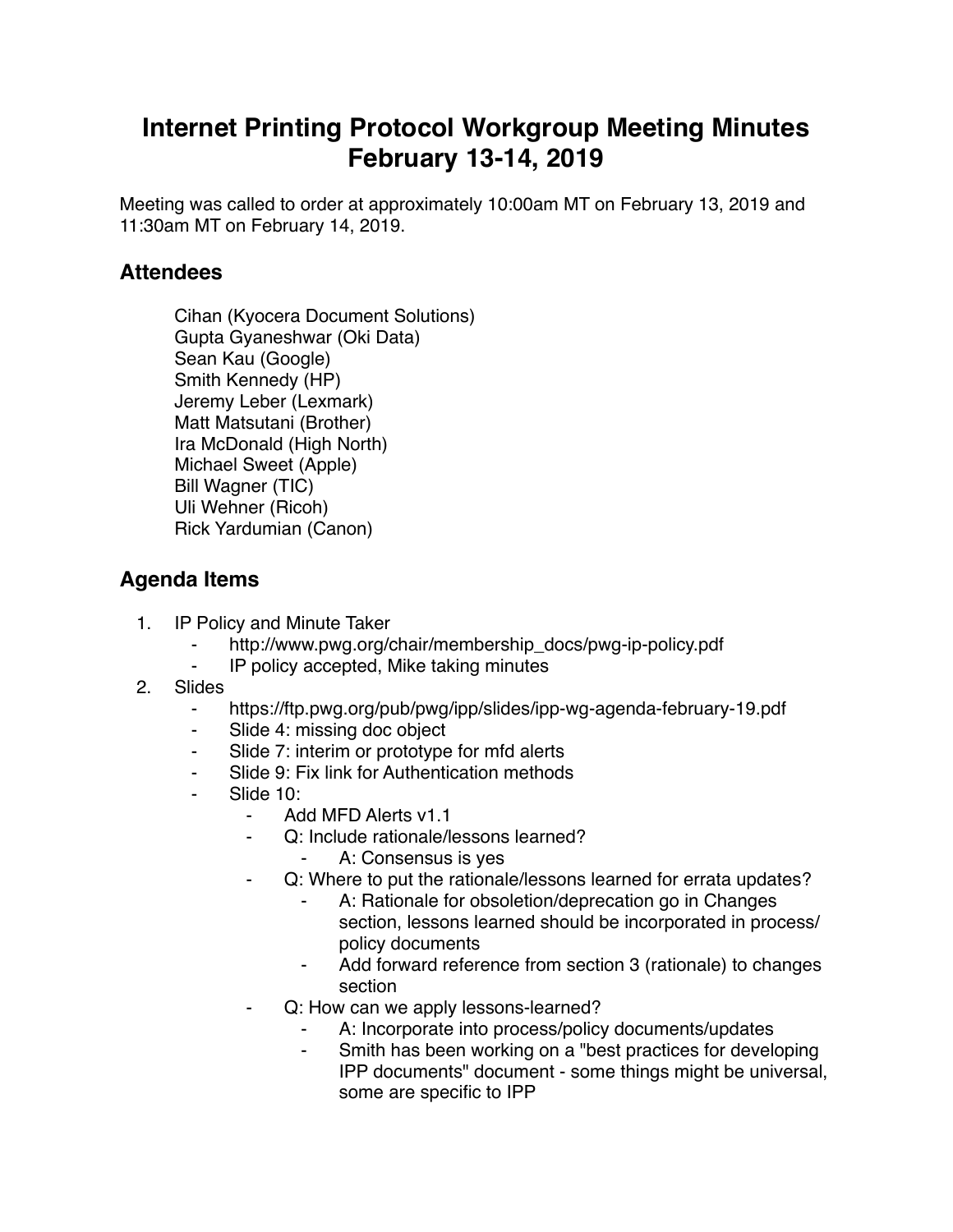- ⁃ STD 92 has some discussion of naming (xxx-supported, xxxconfigured, xxx-default, pluralization, etc.)
- Develop a cheat sheet for naming, attribute syntax, values
	- ⁃ names and suffixes
	- ⁃ type2 keyword vs. enum
	- when to use smi vendor prefix vs. formal value syntax/patterns
- ⁃ Maybe start outlining in the istopwg wiki for discussion at future IPP WG concall
- Q: Should we require formal prototyping for complex new features?
	- Where to draw the line?
	- ⁃ Currently up to workgroups to decide how much prototyping is necessary to satisfy process requirement - typically all required bits, but that isn't universal
	- ⁃ No formal prototyping and interoperability requirements for a candidate standard, but interoperability and multiple implementations required for full standard
	- ⁃ Specs like JPS2 and Production Printing incorporate many different features, hard to say that everything was fully prototyped and understood
- Q: Should we ask for an intent to implement?
	- A: Most vendors won't pre-announce such things publicly (even for published standards)
	- ⁃ "Interested in implementing?" (so that it isn't definite)
	- ⁃ Or anonymous reporting (like we do for prototyping) so that a trusted member could report that "N vendors have expressed an intent to implement".
		- But that might still be challenging
- Slide 12:
	- Q: What about "document-format-details" and job accounting?
		- ⁃ Recommend using document-metadata instead?
		- ⁃ Was known to be problematic from the beginning...
		- Will welcome contributions in this area
		- ⁃ Privacy, interoperability, integrity/authenticity
		- ⁃ A: Setup a BOF at a future F2F to talk specifically about job accounting and metadata that is needed, helping to manage/ support printing issues per OS/application, etc.
	- ⁃ EU issued GDPR report 49,000 reports since adoption last year, 256 investigations, 91 fines
- Slide 15:
	- Q: Should we separate the submission process from the cert process?
		- ⁃ A: Consensus is yes, will unblock the manual and tools updates
		- ⁃ Stable URL for submissions
		- Possible update of 1.0 tool files to point to the new stable URL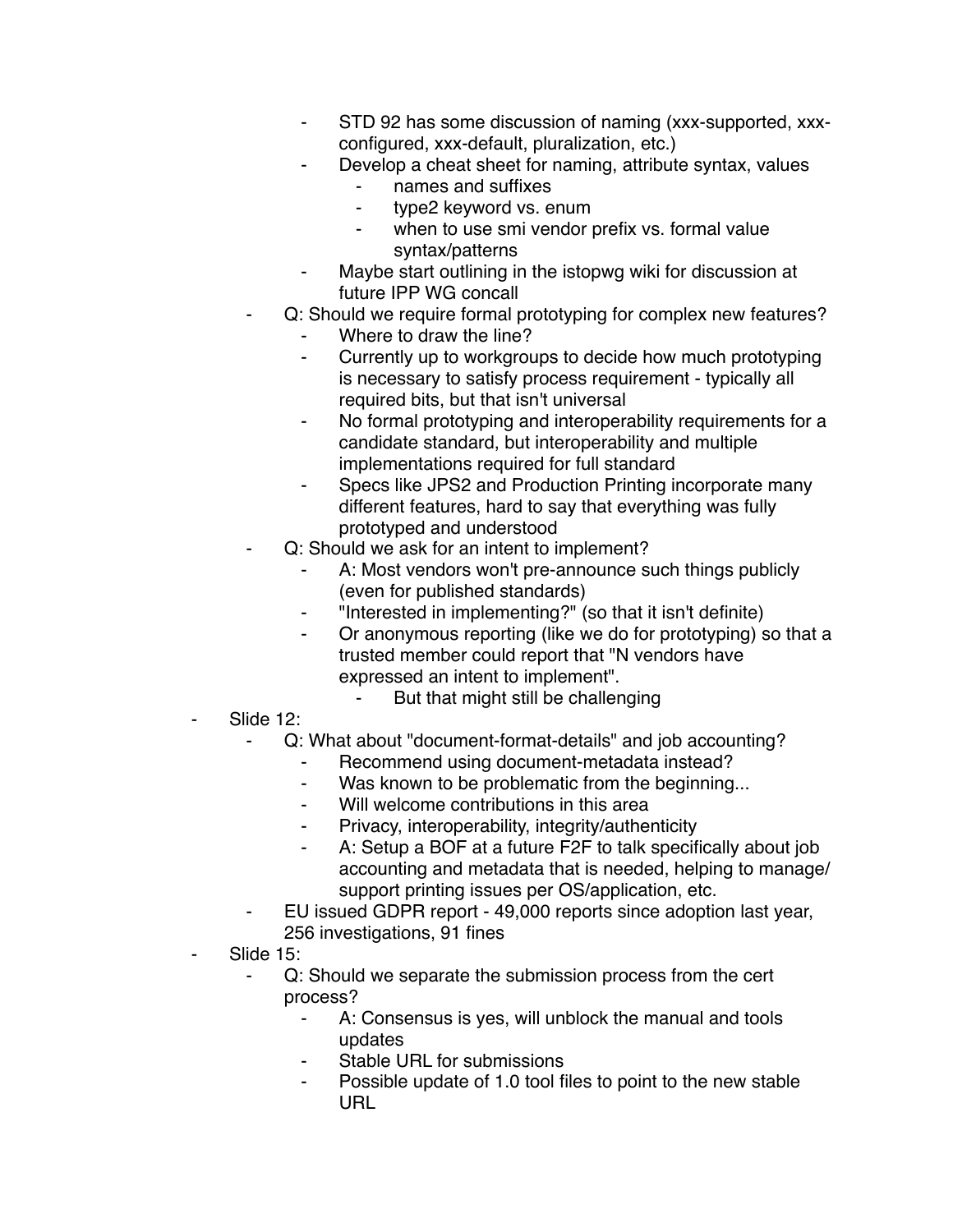- ⁃ Action: Mike to file Github issues for IPP Everywhere self-certification tool changes
- Slide 30: Fix link to JPS2v2
- ⁃ Slide 32: Bad link, missing IPP Document Object v1.1 slide
- ⁃ Slide 34: Q3 for JPS2 replacement
- Slide 35:
	- ⁃ MFD Alerts v1.1 stable draft and WG last call in Q1
	- RFC 3996: think more about how to update this
	- ⁃ IPP Encrypted Jobs and Documents may need to be standardstrack, revisit process for adding work to charter
- 3. IPP 3D Printing Extensions v1.1
	- ⁃ https://ftp.pwg.org/pub/pwg/ipp/wd/wd-ipp3d11-20190201-rev.pdf
	- ⁃ Stable draft
	- ⁃ IPP WG Last ends February 15, 2019
- 4. PWG Safe G-Code Subset for 3D Printing
	- https://ftp.pwg.org/pub/pwg/ipp/wd/wd-pwgsafegcode10-20190117-rev.pdf
	- ⁃ Stable draft
	- PWG Last Call ends February 28, 2019
- 5. IPP System Service
	- https://ftp.pwg.org/pub/pwg/ipp/wd/wd-ippsystem10-20190219-rev.pdf
	- ⁃ Q: Add resource-natural-language attribute?
		- ⁃ A: Yes
	- Section 6.2.2:
		- Q: notify-resource-id or resource-id?
			- ⁃ A: notify-resource-id
	- ⁃ Section 6.2.3.1 (Create-Resource Request)
		- ⁃ Line 1882: Add max length of resource-version octetString (64?)
	- ⁃ Section 7.8.8 (resource-signature)
		- ⁃ Add "(MAX)" to syntax.
		- ⁃ Global: RFC8011 -> STD92
- 6. IPP Authentication Methods
	- ⁃ https://ftp.pwg.org/pub/pwg/ipp/wd/wd-ippauth-20190117-rev.pdf
	- Stable draft
	- PWG Last Call ends February 28, 2019
- 7. IPP Job and Printer Extensions Set 2 v2.0
	- ⁃ https://ftp.pwg.org/pub/pwg/ipp/wd/wd-ippjobprinterext2v20-20190214 rev.pdf
	- ⁃ https://ftp.pwg.org/pub/pwg/ipp/slides/IPP-Job-Storage-v2-20190214.pdf
	- Section 1:
		- Need to make most attributes/operations REQUIRED or CONDITIONALLY REQUIRED
		- ⁃ Maybe use a "REQUIRED" table and "RECOMMENDED" table, with notes for anything conditionally required
		- ⁃ Chair feedback: specs should mostly have required/conditionally required attributes/operations
		- For now a single table with notes, later we can break things out
		- ⁃ Most of these attributes/operations are targeted at "enterprise"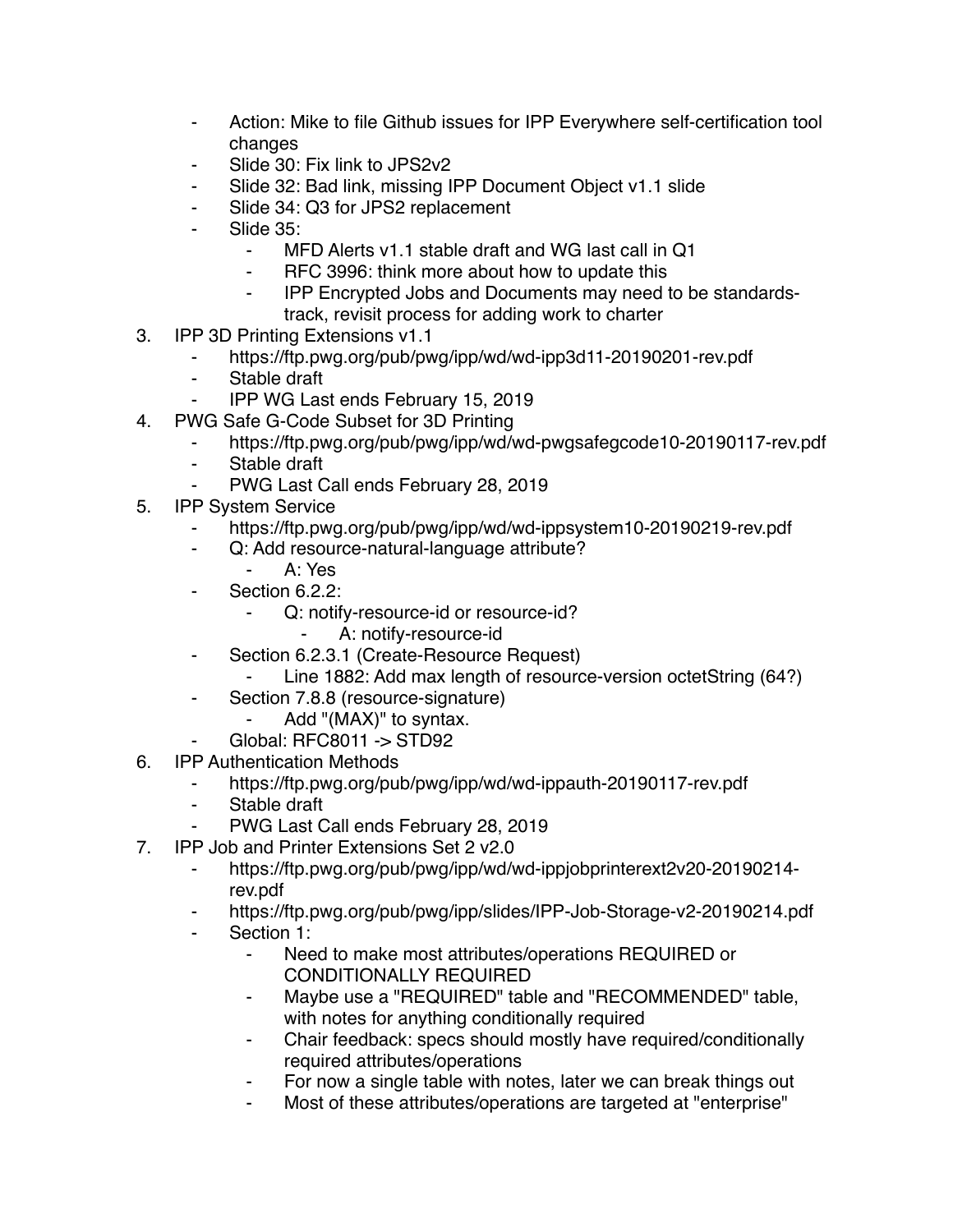printer features

- Table 2: Remove Reprocess-Job from table
- Section 2.1:
	- ⁃ RFC2119 -> BCP14
	- Add reference to IPP Registration Policy for DEPRECATED and OBSOLETE
	- ⁃ Action: Mike to add DEPRECATED and OBSOLETE terms to other errata documents
- Section 2.4:
	- Make sure terms are italicized
	- Replace first sentence with "This document extends the IPP Job life cycle defined in Internet Printing Protocol/1.1 [STD92]."
	- Figure 1: Redo to be a more faithful reproduction of STD92's figure 3, text needs to be larger, add annotations where needed to highlight states/transitions
- Section 2.5:
	- ⁃ Don't include conformance words for the "xxx Feature" terms (we'll put the conformance where those attributes are defined)
	- ⁃ Drop "Restart-Job" mention in Job Creation operations
	- ⁃ Reprocess-Job is DEPRECATED.
	- Drop "Feature" from the terms (or substitute Capability if needed)
- Section 3.2.4:
	- Wordsmith this section.
- Section 3.3:
	- ⁃ Add authentication and authorization failure exceptions
	- Storage full?
	- ⁃ Job retention out of policy (i.e. "retain indefinitely" not allowed by "until the end of the month" is ok)
- Section 3.4:
	- Add implementation specific stuff like how authentication/ authorization is done at the printer
		- ⁃ UI
- Section 3.5:
	- Make more generic (copy existing specs)
- ⁃ Q: Is a stored job different from a retained job?
	- A: Slides...
- Section 4:
	- ⁃ Title: "Extended IPP Job Model"
	- This specification extends the IPP Job Model [STD92] for ..."
	- ⁃ Subsections for each of the capabilities
	- One \*short\* section at end for pdl-override-supported (better than attempted with precedence for attributes over PDL)
- Section 4.3:
	- ⁃ Drop "OPTIONAL Feature"
	- Use "will", "can", or other declaratives instead of "MUST" and "MAY" and other conformance words
	- Q: Saved Job == indefinitely Retained Job?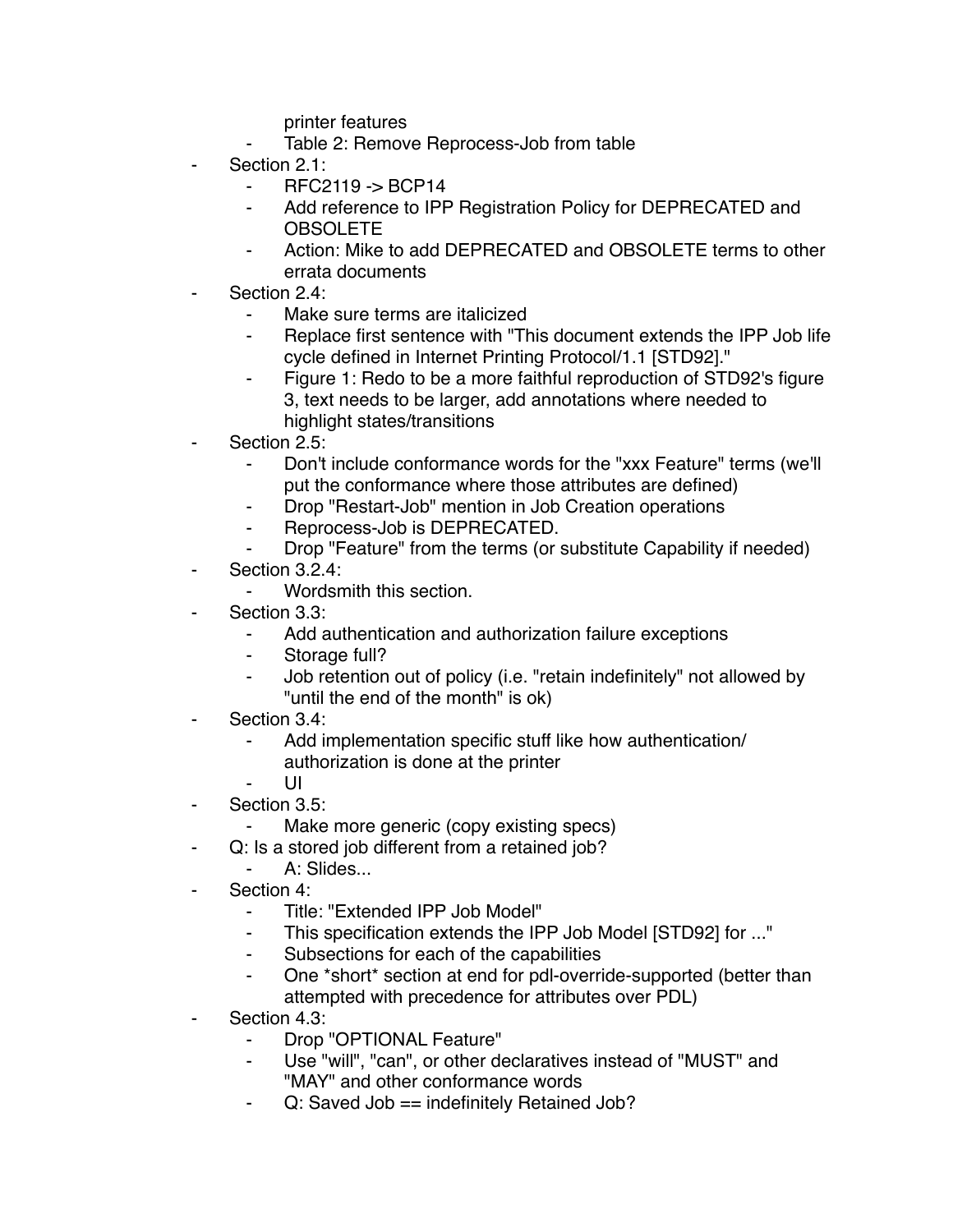- "Saved Job" is confusing
- ⁃ Job may be retained automatically or explicitly using jobretain-until[-time]
- Maybe "Explicitly Retained Job"?
- Consensus is to remove job-save-disposition (so all of 4.3)
- Global: job-save-disposition is OBSOLETE
- Section 4.4:
	- ⁃ Drop "REQUIRED Feature" from title
	- ⁃ Use "will", "can", or other declaratives instead of "MUST" and "MAY" and other conformance words
	- **Reword**
	- ⁃ DEPRECATED Reprocess-Job
	- ⁃ "Partitioning of Job STATES" (misspelled)
	- ⁃ Proof Print implicitly retains the Job for an implementation-specific amount of time (maybe add a proof-print-retain-until-configured or something Printer Description attribute) - can be retained explicitly with job-retain-untill-time]
	- Proof Print is a test print of a Job, in preparation for a full run:
		- Test print is done, job complete
		- ⁃ Review is done offline
		- ⁃ Approved job starts up fresh on printer
		- Proof prints do not hold up other jobs (i.e other jobs can print between proof and full/production runs)
		- Retention of original job has to happen until the resubmit/ reprocess-job
	- ⁃ In JPS2 v1.0, proof print was the required capability and save disposition was optional
	- In JPS2 v2.0, it looks like Explicitly Retained Jobs are the required capability and proof print is an optional add-on
	- Add a "parent-job-id (integer(1:MAX))" Job Status attribute to copied jobs so that the job history can be linked up (rather than listing N copies of the same job)
		- Amended Semantics for DEPRECATED Reprocess-Job operation to copy original "job-id" value to "parent-job-id"
- Section 4.5:
	- Drop "OPTIONAL Feature" from title
	- Q: Change title to "Explicitly Retained Jobs"?
		- Stored Jobs has a particular semantic make the job available from the printer control panel for users to pick and print
		- Kind of a "favorite job" retained job in the completed state that may not have been printed?
	- User experience is that a job is submitted for storage on the printer for later printing (optionally with a password/passcode) from the printer's console
		- Need some way to differentiate between automatically retained jobs and those that have been "saved"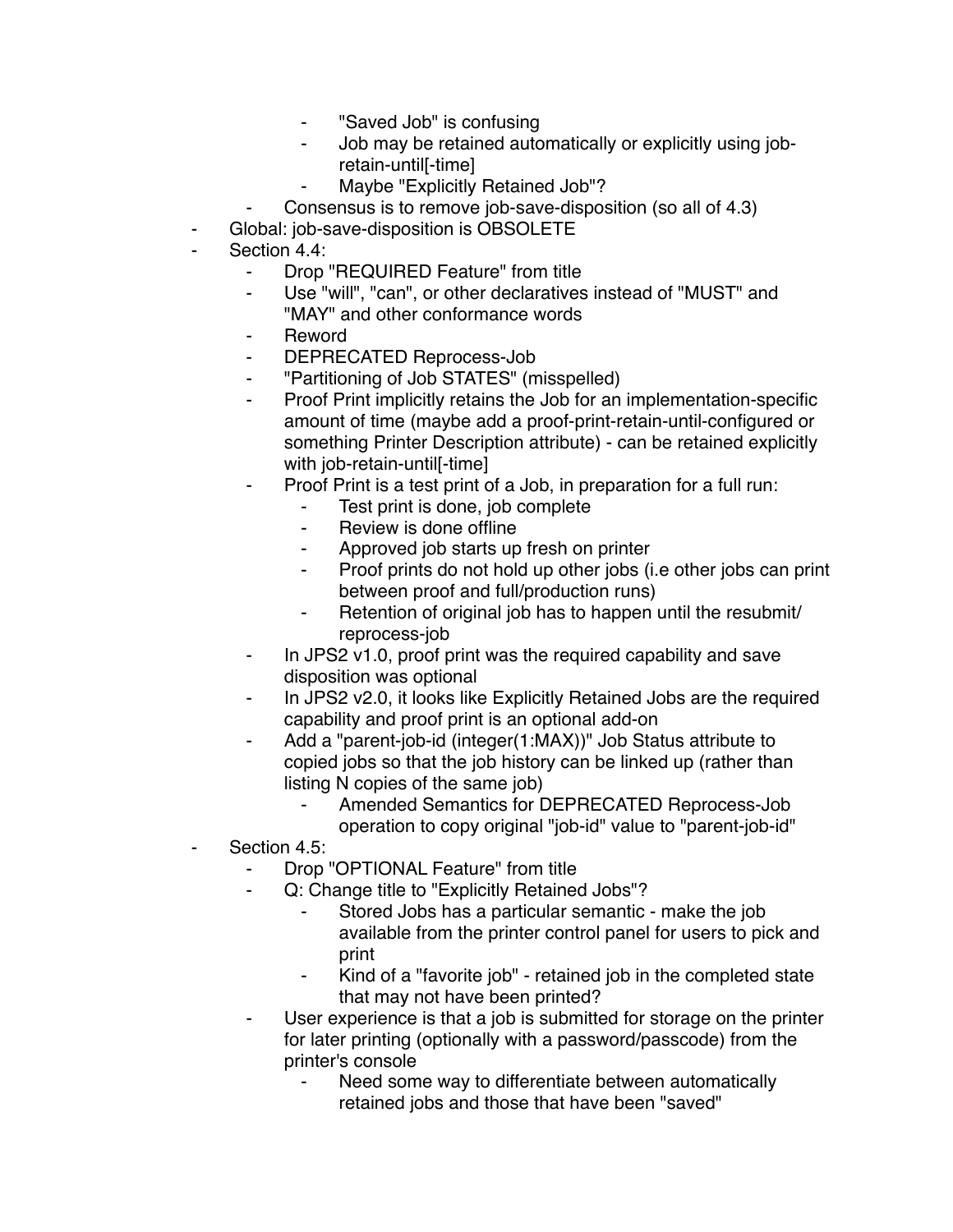- Slide 7:
	- ⁃ Job A never enters the Job History phase if stored indefinitely
	- How to tell printer to later remove a stored job?
		- Set-Job-Attributes with job-retain-until='none'?
		- ⁃ Use case would be for updating/replacing an existing stored job with a new version
	- Q: Is a stored job a retained job, or is it a copy that is in pendingheld?
		- ⁃ pending-held could be released and lost
		- much better to have as a retained job with some annotation
- Section 7.12:
	- Drop "no-delay-output" from list of keywords
	- Fix wording to match semantics
- Ira: What about obsoleting all of JPS2 and publishing this as a new spec with a new number and title?
	- One danger we've had vendors implement the old overrides spec recently even when the new overrides spec was available for 15 years
	- New working title: "IPP Enterprise Printing Extensions v2.0"
		- Filename: wd-ippenterprise20-yyyymmdd.ext
	- Possibly a set of smaller documents to separate out unrelated functionality?
		- ⁃ Registrations for simple attributes
	- Continue discussions at next IPP WG concall
- Target is Q3 2019 for Prototype draft
- 8. MFD Alerts v1.1
	- ⁃ https://ftp.pwg.org/pub/pwg/ipp/wd/wd-pwgmfdalerts11-20190213-rev.pdf
	- ⁃ Section 7.1:
		- ⁃ Remove UNICODEXML (no XML/markup used)?
	- ⁃ Section 10:
		- Remove UNICODEXML reference
	- ⁃ Next status: stable
	- Ready for IPP WG Last Call
- 9. IPP Document Object v1.1
	- ⁃ https://ftp.pwg.org/pub/pwg/ipp/wd/wd-ippdocobject11-2019
	- ⁃ Add rationale for obsoletion text and references (see first day discussions)
	- ⁃ Next status: stable
	- Ready for IPP WG Last Call

## **Next Steps / Open Actions**

- Next conference call on February 28, 2019 at 3pm ET
- Action: Mike to add DEPRECATED and OBSOLETE terms to other errata documents
- Action: Mike to start PWG Last Call of IPP Authentication Methods ending Feb 28 (DONE)